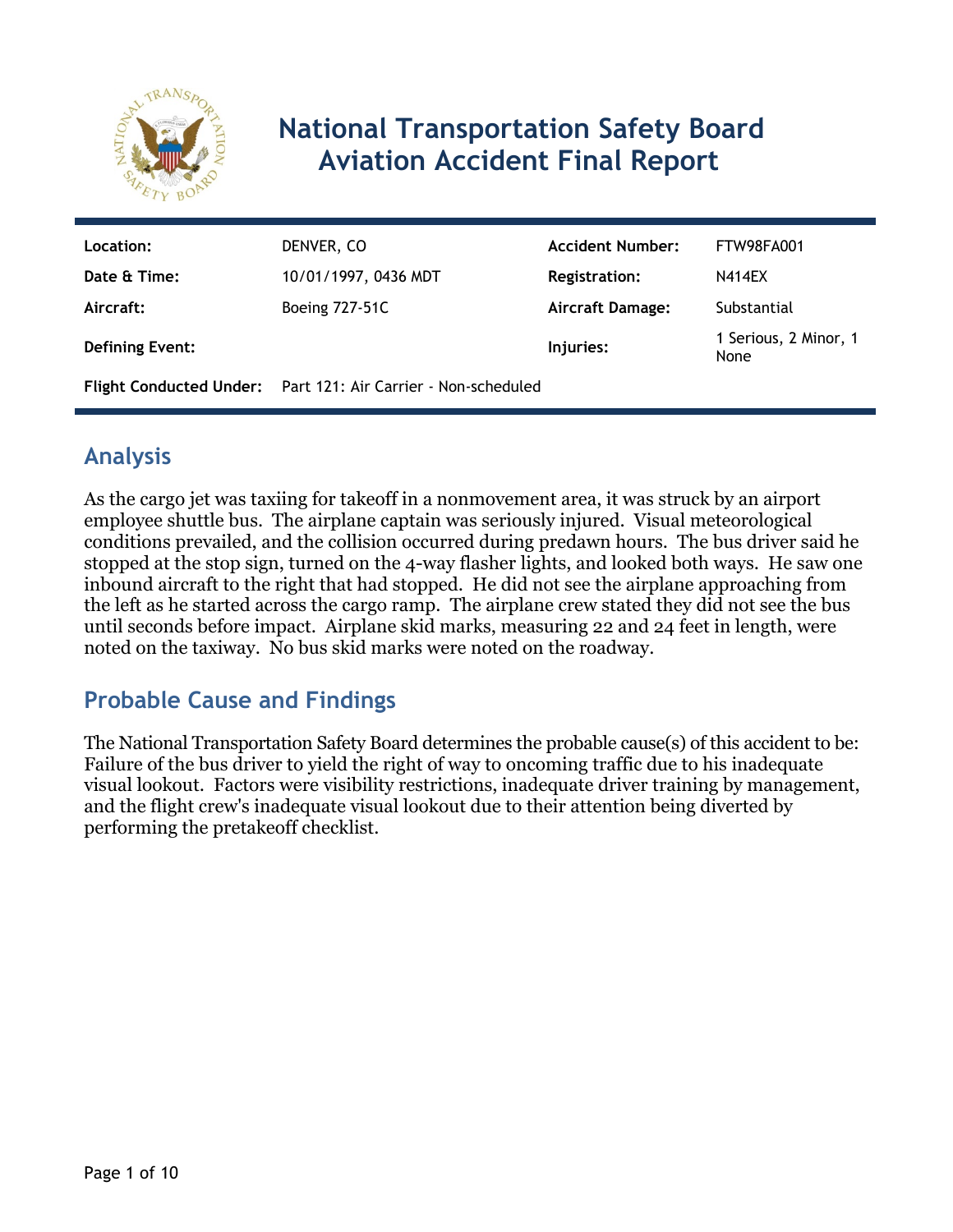#### **Findings**

Occurrence #1: ON GROUND/WATER COLLISION WITH OBJECT Phase of Operation: TAXI - TO TAKEOFF

Findings

- 1. OBJECT VEHICLE
- 2. (C) VISUAL LOOKOUT INADEQUATE DRIVER OF VEHICLE
- 3. (F) FACILITY INADEQUATE,VISUAL RESTRICTION
- 4. (F) INADEQUATE INITIAL TRAINING COMPANY/OPERATOR MANAGEMENT
- 5. (F) VISUAL LOOKOUT INADEQUATE FLIGHTCREW
- 6. (F) DIVERTED ATTENTION FLIGHTCREW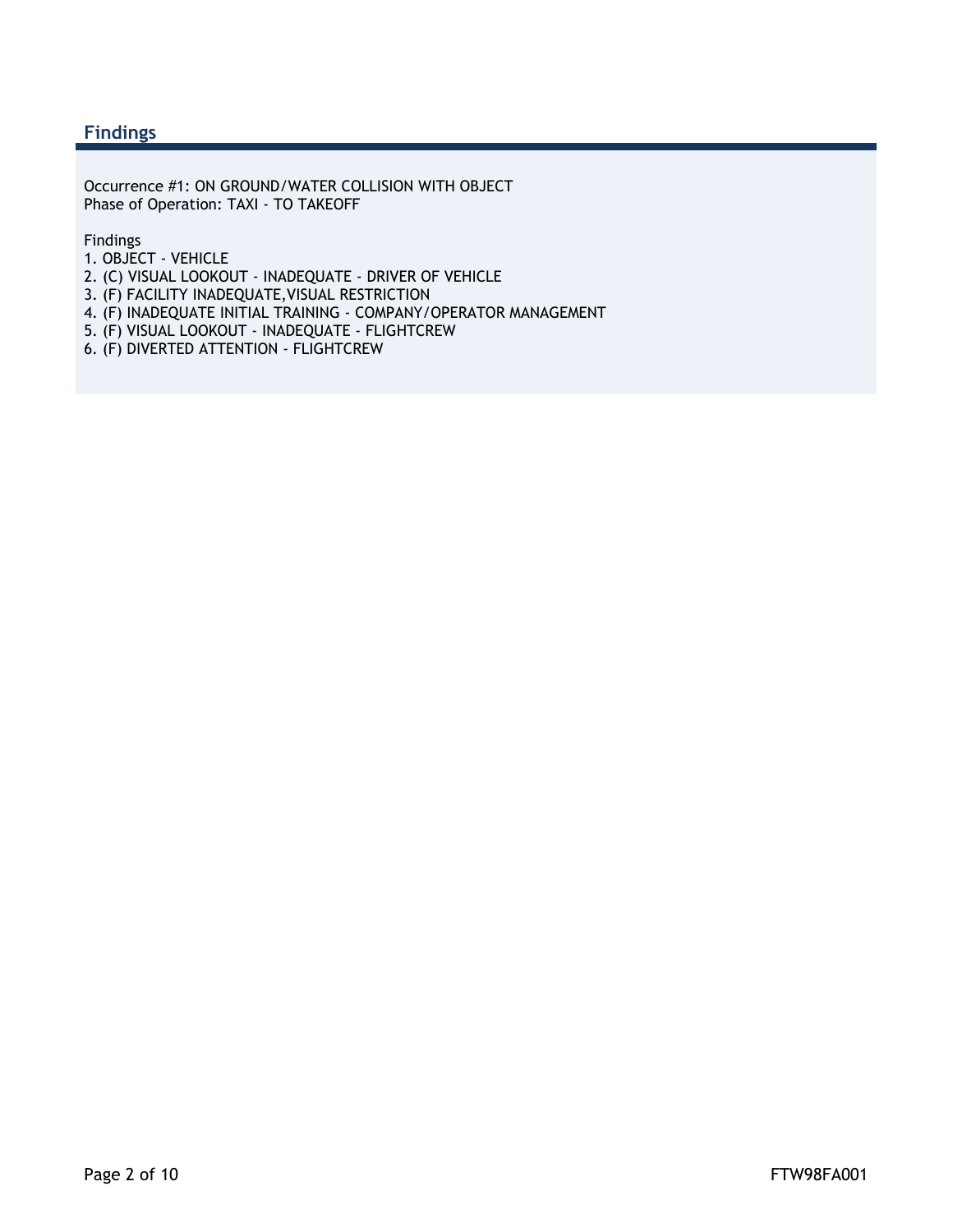## **Factual Information**

#### HISTORY OF FLIGHT

On October 1, 1997, at 0436 mountain daylight time, a Boeing 727-51C, N414EX, operated by Ryan International Airlines, Inc., as Flight 607, collided with a 1988 Gillig Phantom bus, operated by Republic Parking Co., while taxiing for takeoff in a non-movement area at Denver, Colorado, International Airport (DIA). The airline transport rated captain sustained serious injuries, the airline transport rated first officer received minor injuries, and the airline transport rated flight engineer was not injured. The airplane was destroyed. The shuttle bus driver received minor injuries. Two passengers aboard the bus were not injured. The bus was destroyed. Visual meteorological conditions prevailed, and an IFR flight plan had been filed for the domestic cargo flight to San Francisco, California, operating under Title 14 CFR Part 121.

The investigative team interviewed the shuttle bus driver, Thomas P. Armstrong, on October 3, 1997, and the following is based on that interview. Mr. Armstrong said he reported for work at 0400. After a morning briefing with company personnel, he made a walk-around inspection of his bus. Two passengers (Mike Weston and Roberta Welling) boarded the bus, and he departed the employees' south parking lot at 0436, en route to "C" concourse. Because of a bus ahead, he drove at a "moderate speed" for spacing. The bus traveled north on Vandriver Street. The road crosses the south cargo ramp at Taxiway Sierra Charlie. He did not observe any activity on the cargo ramp as he approached the intersection, and came to a complete stop at the stop sign. He looked both ways and turned on the 4-way flasher lights. He said his headlights and running lights were on, and the interior lights were off. He observed the nose taxi light of an aircraft off to his right. He "inched" the bus forward, stopped, looked both ways again, and proceeded across the cargo ramp. The bus's radio, tuned to the bus channel (800 mHz), was on but he paid no attention to it. In the background, he heard a voice yell "Hold, hold, HOLD!" He thought he was referring to the aircraft on his right. Suddenly, he saw a bright light through the left window and he was thrown to the floor. He estimated his speed to be less than 5 mph at impact.

One of the bus passengers, Mike Weston was interviewed by telephone by FAA personnel and the following is based on that interview. He was seated in the rear of the bus, on the right side facing left. The bus came to a complete stop at the stop sign before proceeding across the cargo ramp. He saw the approaching airplane clearly and he yelled, "Whoa," five times before the collision, but the driver did not respond.

This investigator interviewed the captain of the Boeing 727, Joseph B. Jordan, by telephone from his hospital bed at Denver Health Medical Center on October 10, 1997, and the following is based on that interview. After push-back, engine start, and "A" system hydraulics pressurization, the first officer received clearance from ramp control to taxi to the Alpha hold bars, located about halfway between the cargo ramp and runway 35L. At that point they were to contact ground control. The captain said the taxiway makes a 40 degree right turn and goes up a small hill. He had just made the right turn when he heard his first officer yell "Bus!" He said he caught a glimpse of the bus, "stood on the brakes," and may have yelled, "Brace yourself!" He did not remember seeing any lights on the bus. The bus did not stop, but kept coming and collided with the airplane. The captain was trapped in the crushed cockpit.

This investigator interviewed the first and second officers at their motel on October 2, 1997,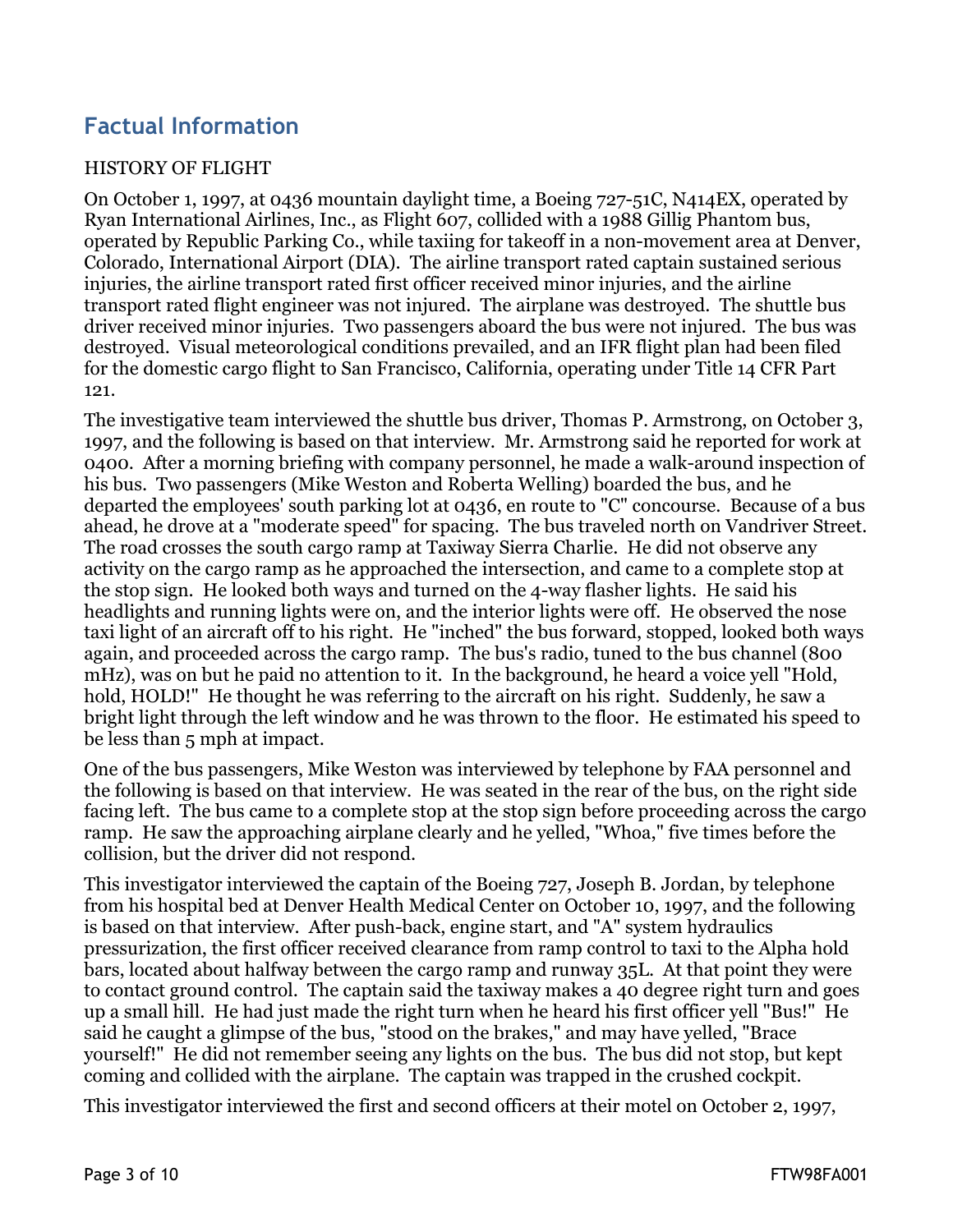and the following is based on those interviews. The first officer said the airplane departed Newark, New Jersey, and arrived in Denver via Indianapolis, Indiana, at 0414. Its destination was San Francisco, California. After push-back, they were cleared to taxi "right side out," contact ground control and hold short of taxiway Sierra Charlie. An inbound airplane was holding short of the cargo ramp and yielding to their exit. The navigation lights, rotating beacon, and runway turnoff lights were on. The airplane was not equipped with taxi lights. He saw "something dark" off to the right and yelled a warning to the captain. He did not see the bus' headlights. He had just completed the checklist when "something dark caught my eye off to the right." He did not see any lights. He yelled and "hit the brakes." There was the impact and he felt pain. He immediately shut down all three engines and the cockpit became dark. He was able to extricate himself from the collapsed cockpit and went aft and opened the cabin door. He felt the airplane rolling backwards. He returned to the cockpit and tried to activate the pneumatic brakes but to no avail. Several Federal Express employees tried to chock the wheels, but the airplane backed into an embankment before coming to a halt.

The second officer said that after completing the checklist, she turned her seat to the forward position. (The first officer) "looked right, looked again, and said something about a 'problem.'" She looked out the window and saw the bus, "hazy, gray, not very discernible." It was about 30 feet away, "going fast, steady speed, and he made no attempt to stop. I don't think he saw us." There were no lights inside the bus, and she did not see its headlights. (The captain) looked and yelled, "Brace yourself!" He applied full brakes and (the first officer) pulled the start levers to cutoff. This killed the engines and all the electrics. The impact drove the instrument panel and power console into the captain's lap. He yelled his leg and kneecap were broken. The cockpit was completely dark. She got up and assisted the first officer from his seat, and then extricated the captain. She then went aft, opened the cabin door, and told people below to call an ambulance and to get some stairs. The airplane started rolling backwards. The first officer returned to his seat and first tried the parking brake then the pneumatic brake. Nothing worked.

#### PERSONNEL INFORMATION

Captain Joseph B. Jordan, age 52, was employed by Ryan International Airlines on January 28, 1991. He holds Airline Transport Pilot Certificate No. 1844837, dated February 17, 1995, with an airplane multiengine land rating, and type ratings in the Convair 340/440 and Boeing 727. He has commercial privileges in single engine land/sea airplanes and gliders, and also holds a glider instructor rating. His first class airman medical certificate, dated May 9, 1997, contains the restriction, "must wear corrective lenses." His last proficiency check was accomplished on June 19, 1997, in the Boeing 727.

First Officer Edward J. Del Monico, age 35, was employed by Ryan International Airlines on January 10, 1995. He holds Airline Transport Pilot Certificate No. 155669449, dated June 2, 1993, with an airplane multiengine land rating, and type ratings in the Boeing 737 and SA-227. He has commercial privileges in single engine land airplanes, and also holds single engine airplane instructor rating and flight engineer-turbojet ratings. His first class airman medical certificate, dated March 5, 1997, contains no restrictions or limitations. His last proficiency check was accomplished on June 10, 1997, in the Boeing 727.

Second Officer Kathryn A. Schindelar, age 56, was employed by Ryan International Airlines on September 15, 1995. She holds Airlines Transport Pilot Certificate No. 1830525, dated April 25, 1991, with an airplane multiengine land rating, and a type rating in the Boeing 737. She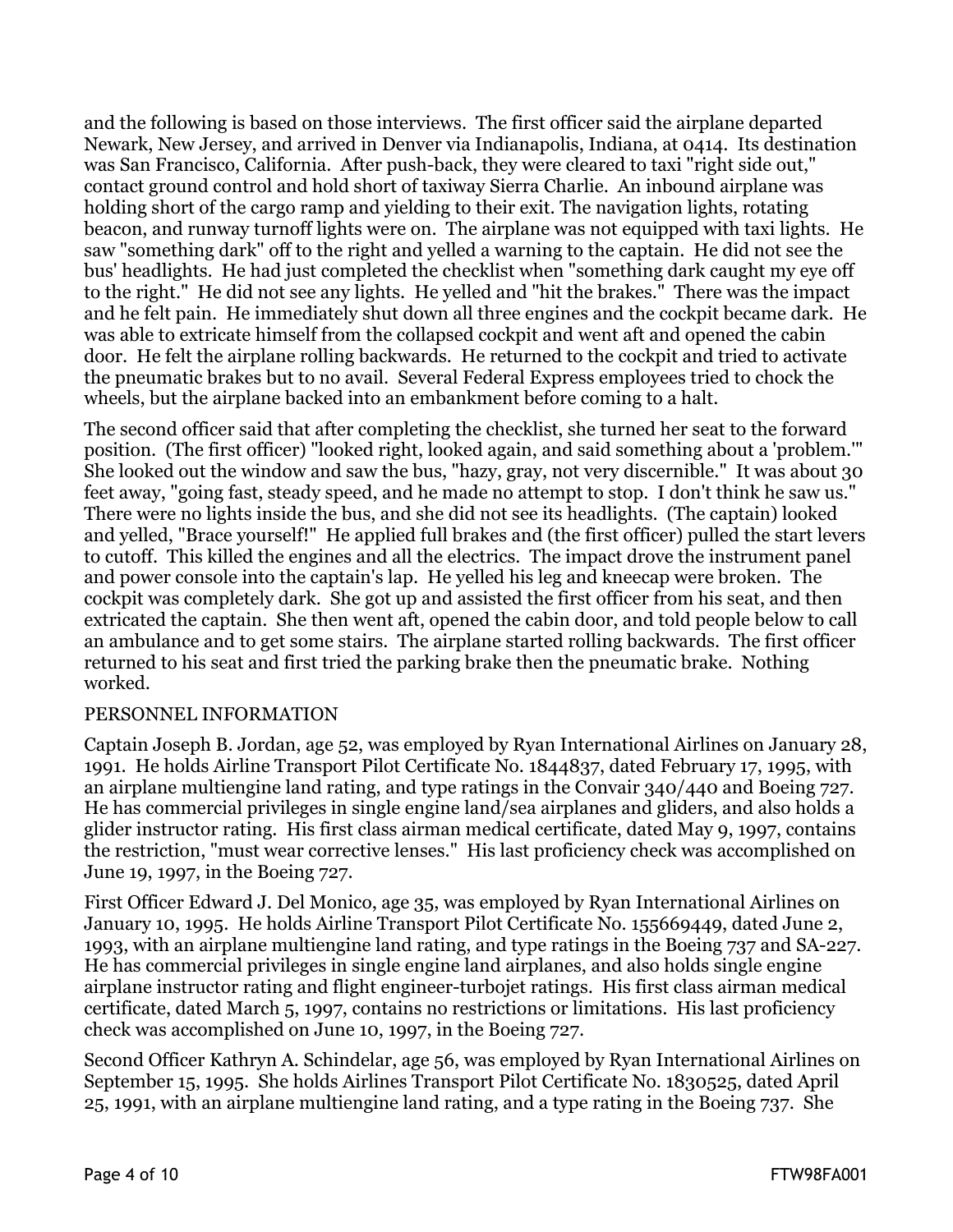also has commercial pilot privileges in single engine land airplanes. Her first class airman medical certificate, dated July 21, 1997, contains the restriction, "must wear corrective lenses." Her last proficiency check was accomplished on June 10, 1997, in the Boeing 727.

Thomas P. Armstrong, age 47, was hired by Republic Parking Co., as a bus driver on April 25, 1997. He holds a Colorado commercial driver's license (CDL) no. 920086878 that expires May 24, 2001. Mr. Armstrong said that he had 36 years' driving experience, and had held the CDL for five months. He is employed as a ramp serviceman for United Airlines, and works for Republic Parking Company on a part-time basis. He had been off for two days, and he considered himself well rested before the accident.

#### AIRCRAFT INFORMATION

N414EX, a Boeing 727-51C (s/n 18899), owned by Emery Worldwide Airlines, Inc., and operated Ryan International Airlines, was manufactured in 1981. It is powered by three Pratt & Whitney JT8D-7B turbofan engines, each rated at 14,000 pounds of thrust. According to the operator, the airframe has accumulated 47,098 hours and 45,215 cycles at the time of the accident. The last continuous airworthiness inspection was performed on September 30, 1997. The airplane's dispatch weight was 151,358 pounds. The first officer said the airplane was not equipped with taxi lights, but that its runway turnoff lights were illuminated.

The employee shuttle bus, license plate number 880A09, was a 1988 Gillig Phantom (VIN 15GCA091XJ1081969).

#### METEOROLOGICAL INFORMATION

Visual meteorological conditions existed at Denver International Airport. At 0453, 17 minutes after the accident, the following METAR (Aviation Routine Weather Report) was recorded:

WIND 230 DEGREES AT 6 KNOTS; VISIBILITY 10 STATUTE MILES; SKY CLEAR; TEMPERATURE 12 DEGREES C.; DEW POINT 4 DEGREES C.; ALTIMETER 30.18 INCHES OF MERCURY; REMARKS: AUTOMATED OBSERVATION WITH PRECIPITATION DISCRIMINATOR (RAIN/SNOW), SEA LEVEL PRESSURE 1015.2 MILLIBARS, TEMPERATURE +11.5 DEGREES C., DEW POINT +4.4 DEGREES C.

#### FLIGHT RECORDERS

The Collins cockpit voice recorder (m/n 624C-1, s/n 2035) and Sundstrand flight data recorder (m/n UFDR, s/n 6305) were removed from the aircraft and shipped to NTSB headquarters for readout.

According to the flight data recorder specialist's factual report, data begins at Subframe Reference Number (SRN) 1973, and ends at SRN 2101. "The aircraft begins taxiing on a heading of 069 degrees and eventually establishes on a heading of approximately 077 degrees. Between SRN 2086 and 2096, the aircraft changes to a 101 degree headings and remains on this heading until the end of the data. At SRN 2095, an increase in negative longitudinal acceleration begins. From the initial zero value, it reached a maximum value of -.66 g's at SRN 2096."

According to the Cockpit Voice Recorder Group Chairman's Factual Report, the written transcript "started at 0433:06 mdt and continued uninterrupted until 0436:08 mdt when electrical power was removed from the CVR." At 0433:52, the flight was cleared to "taxi right side up to Alpha hold." Between this time and the time of the collision, the crew was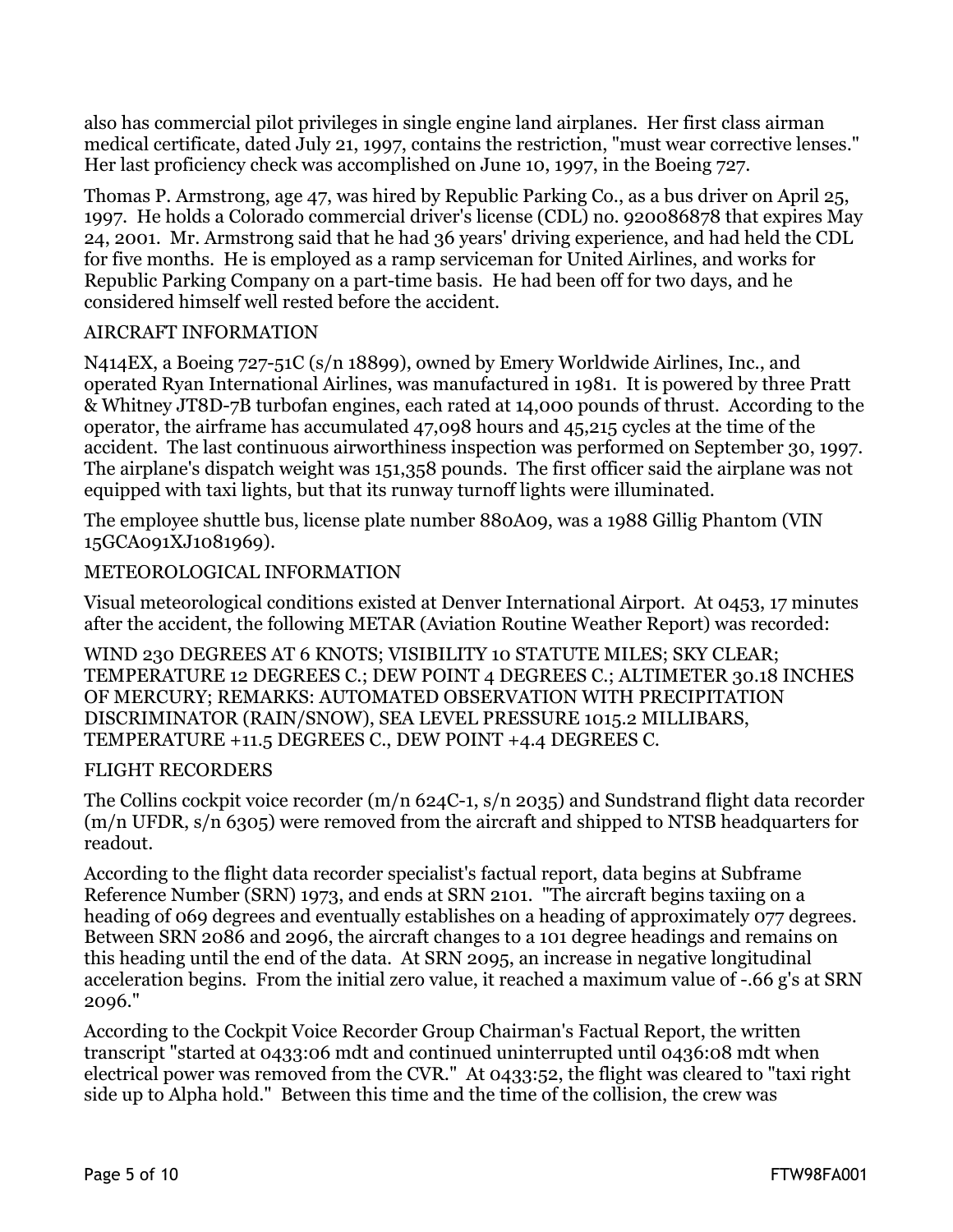completing pre-takeoff checklist items. At 0435:58, the first officer said, "Watch it, watch it." At 0436:00, a loud crashing and rustling sound is recorded. At 0436:06, the captain said, "Oh, my leg."

#### WRECKAGE AND IMPACT INFORMATION

Three heavy skid marks, aligned on a magnetic heading of approximately 108 degrees, were noted on the taxiway. The left pair of skid marks were 22 feet in length, and the right pair of skid marks were 24 feet in length. The center skid mark was consistent with sideways scuffing and measured 16 feet in length. The airplane was located approximately 200 feet in back of these skid marks, and was resting against an embankment, completely off the cargo ramp. The front portion of the cockpit and nose section of the airplane were destroyed. Standing inside the cockpit and looking down at the rudder pedals, the pavement could be seen through the opening in the nose section.

The left front portion of the bus was damaged and the windshield was knocked out. The bus was located across the taxiway, in a grassy area, completely off the ramp. The magnetic heading of the service road, at the point where it crosses the nonmovement area, is approximately 335 degrees. No skid marks were noted on this heading.

#### MEDICAL AND PATHOLOGICAL INFORMATION

Due to the severity of the Captain Jordan's injuries, he was treated and stabilized by paramedics, then transported by ambulance to the Denver Health Medical Center for treatment. According to Captain Jordan, both lower legs, the right kneecap and right ankle were fractured. He told attending physicians that specimens had to be drawn for toxicological screening. This was done and, according to their toxicological report (#22660039), Captain Jordan tested positive for barbiturates and opiates. This report was reviewed by the Office of Research and Engineering's staff physician. According to NTSB's staff physician, these readings were due to the medications administered by the paramedics.

First Officer Del Monico said his injuries were limited to bruises and soreness. Second Officer Schindelar was not injured. Their toxicological tests were performed by Roche Biomedical Laboratories. According to the reports (#071297769 and #071297770), both crewmen were negative for THC, cocaine, PCP, opiates and amphetamines.

Mr. Armstrong said his injuries consisted of facial cuts and bruises. A toxicological screen on Mr. Armstrong was performed by Chem Review, Ltd., in Bismarck, North Dakota. According to the report (75668), the results were negative for drugs and alcohol.

#### TESTS AND RESEARCH

A human performance specialist was dispatched from NTSB headquarters to assist in the investigation. According to the report, two problem areas were identified: (1) numerous obstructions to vision in the accident area, and (2) a deficient bus driver training program.

The report noted that when positioned at the intersection and looking west towards the cargo ramp, a small hill with a chain link fence on top blocks the view of approaching airplanes. For a period of time, only the top portion of an airplane's vertical stabilizer can be seen (according to DIA'S management, if a vehicle is positioned at the intersection and its driver looks west, he will see approximately 750 feet of the taxiway, or has approximately 45 degrees left side field of vision before the hill becomes an obstruction). Night and adverse weather conditions can further diminish the field of view. Although the cargo ramp is well illuminated on the north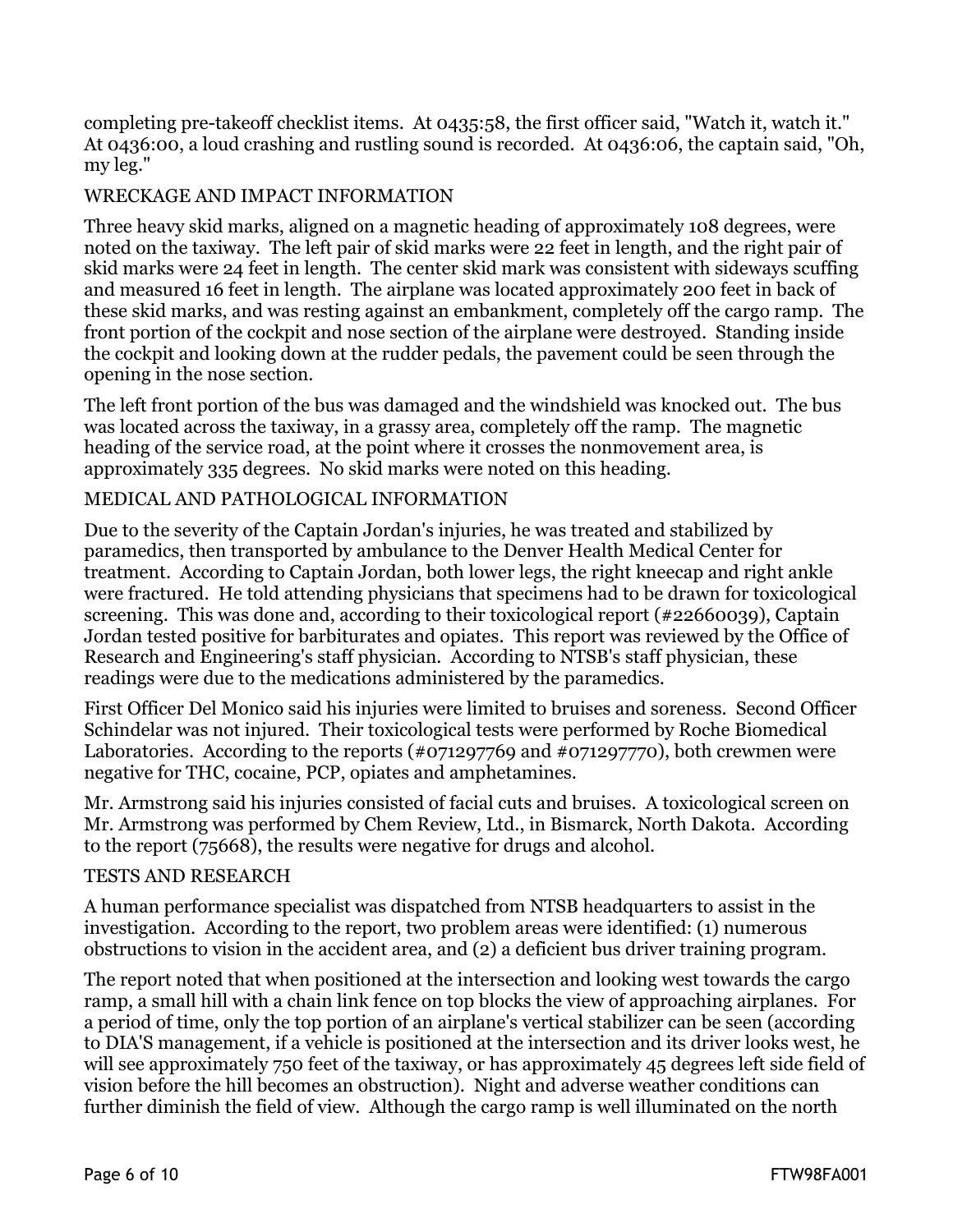side, no such lighting exists on the south side and this would be the side of an airplane closest to a vehicle stopped at the intersection (DIA management said the south side of Taxiway Sierra Charlie is not illuminated from Taxiway Sierra Alpha west for 1,300 feet because this is the defined southern edge of Taxiway Sierra Charlie, and only ramp aircraft parking areas are illuminated).

The bus driver training program consists of reading a study guide, watching a videotape on airport driving, and taking an airport familiarization ride with a company trainer (DIA recommends that each company conduct their "familiarization tours" for its employees during the shift that the employee works. The driving video was filmed during daylight hours to educate the drivers on airfield markings and signs). No provisions are made for driver training in night or low visibility conditions.

#### ADDITIONAL INFORMATION

According to 14 CFR Part 91.113(b), if aircraft are converging, the aircraft on the right has the right-of-way.

The Denver Police Department also investigated this accident. The bus driver was cited for violating section 54-180, "Taking right of way (at the) stop sign." Section 54-180, contained in the Denver Police Department handbook, states: "The driver of a vehicle shall stop or yield at the entrance to a through highway and shall yield the right-of-way to other vehicles which have entered the intersection from the through highway or which are approaching so closely on the through highway as to constitute an immediate hazard. The driver of a vehicle shall likewise stop in obedience to a stop sign or yield in compliance with a yield sign as required herein at an intersection where a stop sign or a yield sign is erected at one (1) or more entrances thereto although not a part of a through highway and shall proceed cautiously, yielding to vehicles not so obligated to stop or yield and which are within the intersection or approaching so closely as to constitute an immediate hazard, during the time such driver is moving across or within the intersection; provided, that if such a driver is involved in a collision with a vehicle in the intersection, after driving past a yield sign, such collision shall be deemed prima faci evidence of failure to yield right-of-way."

According to Denver Municipal Airport System Rules and Regulations, however, section 130.03-1 states: "Aircraft shall have the right of way over all other vehicles."

With the exception of withholding the cockpit voice and flight data recorders, N414EX was released to Ryan International Airlines on October 1, 1997. The two recorders were released to the company on October 20, 1997. The wreckage of the shuttle bus was verbally released to Republic Parking Co., on October 1, 1997.

In addition to the Federal Aviation Administration, parties to the investigation were Ryan International Airlines and Denver International Airport.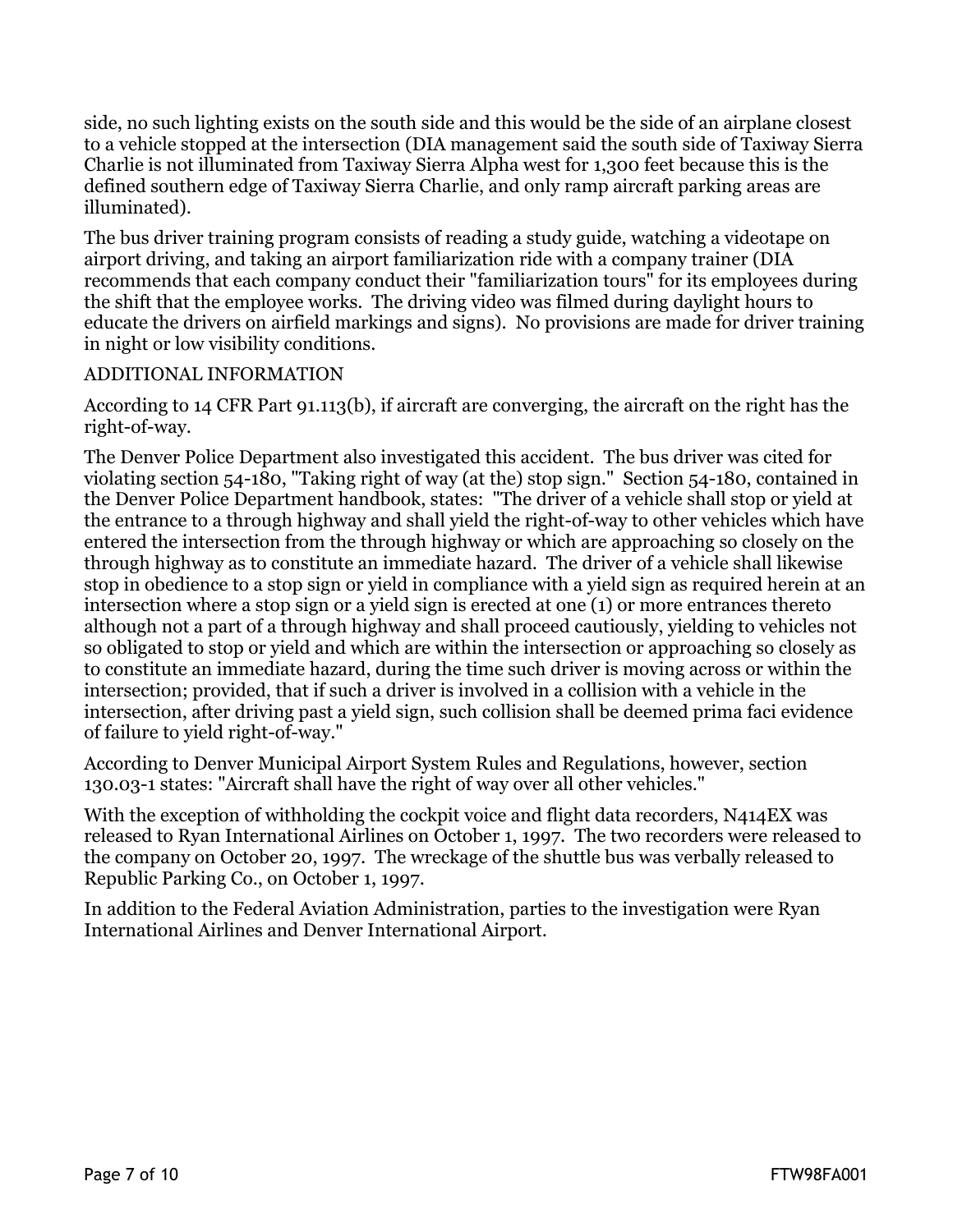### **Pilot Information**

| Certificate:                     | Airline Transport; Commercial<br>Age:                                                                                                                                                                                                               |                                   | 52, Male                      |
|----------------------------------|-----------------------------------------------------------------------------------------------------------------------------------------------------------------------------------------------------------------------------------------------------|-----------------------------------|-------------------------------|
| Airplane Rating(s):              | Multi-engine Land; Single-engine<br>Land; Single-engine Sea                                                                                                                                                                                         | Seat Occupied:                    | Left                          |
| <b>Other Aircraft Rating(s):</b> | Glider                                                                                                                                                                                                                                              | <b>Restraint Used:</b>            | Seatbelt, Shoulder<br>harness |
| Instrument Rating(s):            | Airplane                                                                                                                                                                                                                                            | <b>Second Pilot Present:</b>      | Yes                           |
| Instructor Rating(s):            | Glider                                                                                                                                                                                                                                              | <b>Toxicology Performed:</b>      | Yes.                          |
| <b>Medical Certification:</b>    | Class 1 Valid Medical--w/<br>waivers/lim.                                                                                                                                                                                                           | <b>Last Medical Exam:</b>         | 05/09/1997                    |
| <b>Occupational Pilot:</b>       |                                                                                                                                                                                                                                                     | Last Flight Review or Equivalent: |                               |
| <b>Flight Time:</b>              | 15020 hours (Total, all aircraft), 7305 hours (Total, this make and model), 7920 hours (Pilot In<br>Command, all aircraft), 136 hours (Last 90 days, all aircraft), 47 hours (Last 30 days, all<br>aircraft), 6 hours (Last 24 hours, all aircraft) |                                   |                               |

# **Aircraft and Owner/Operator Information**

| <b>Aircraft Manufacturer:</b>     | <b>Boeing</b>                           | <b>Registration:</b>                  | <b>N414EX</b>      |
|-----------------------------------|-----------------------------------------|---------------------------------------|--------------------|
| Model/Series:                     | 727-51C 727-51C                         | <b>Aircraft Category:</b>             | Airplane           |
| <b>Year of Manufacture:</b>       |                                         | <b>Amateur Built:</b>                 | No                 |
| Airworthiness Certificate:        | <b>Transport</b>                        | Serial Number:                        | 18899              |
| <b>Landing Gear Type:</b>         | Retractable - Tricycle                  | Seats:                                | 5                  |
| Date/Type of Last Inspection:     | 09/30/1997, Continuous<br>Airworthiness | <b>Certified Max Gross Wt.:</b>       | 170000 lbs         |
| Time Since Last Inspection:       | 14 Hours                                | Engines:                              | 3 Turbo Fan        |
| Airframe Total Time:              | 47098 Hours                             | <b>Engine Manufacturer:</b>           | P&W                |
| ELT:                              | Not installed                           | <b>Engine Model/Series:</b>           | <b>JT8D-7B</b>     |
| <b>Registered Owner:</b>          | EMERY WORLDWIDE AIRLINES,<br><b>INC</b> | <b>Rated Power:</b>                   | 14000 lbs          |
| Operator:                         | RYAN INT'L AIRLINES, INC.               | Air Carrier Operating<br>Certificate: | Flag carrier (121) |
| <b>Operator Does Business As:</b> |                                         | <b>Operator Designator Code:</b>      | <b>RYNA</b>        |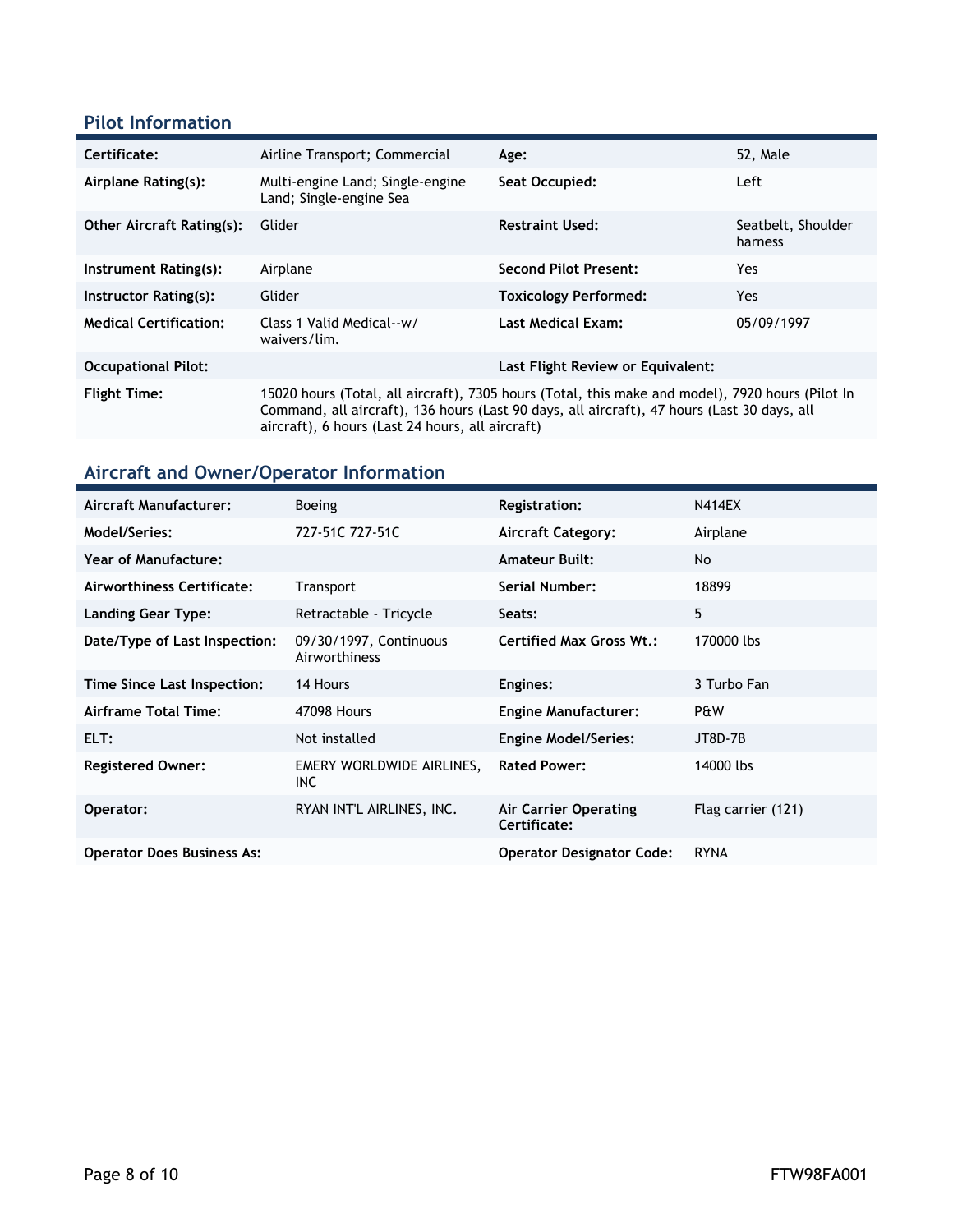### **Meteorological Information and Flight Plan**

| <b>Conditions at Accident Site:</b>     | <b>Visual Conditions</b> | <b>Condition of Light:</b>    | Night/Dark                     |
|-----------------------------------------|--------------------------|-------------------------------|--------------------------------|
| <b>Observation Facility, Elevation:</b> | DEN, 5431 ft msl         | <b>Observation Time:</b>      | 0453 MDT                       |
| Distance from Accident Site:            | 0 Nautical Miles         | Direction from Accident Site: | $0^{\circ}$                    |
| <b>Lowest Cloud Condition:</b>          | Clear / 0 ft agl         | <b>Temperature/Dew Point:</b> | 12 $\degree$ C / 4 $\degree$ C |
| Lowest Ceiling:                         | None $/ 0$ ft agl        | Visibility                    | 10 Miles                       |
| Wind Speed/Gusts, Direction:            | 6 knots, $230^\circ$     | Visibility (RVR):             | $0$ ft                         |
| <b>Altimeter Setting:</b>               | 30 inches Hg             | Visibility (RVV):             | 0 Miles                        |
| <b>Precipitation and Obscuration:</b>   |                          |                               |                                |
| <b>Departure Point:</b>                 | (DEN)                    | Type of Flight Plan Filed:    | IFR.                           |
| Destination:                            | SAN FRANCISCO, CA (SFO)  | <b>Type of Clearance:</b>     | <b>IFR</b>                     |
| <b>Departure Time:</b>                  | 0000                     | Type of Airspace:             | Class B                        |

### **Airport Information**

| Airport:                  | DENVER INTERNATIONAL (DEN) | <b>Runway Surface Type:</b>      |
|---------------------------|----------------------------|----------------------------------|
| <b>Airport Elevation:</b> | 5431 ft                    | <b>Runway Surface Condition:</b> |
| Runway Used:              |                            | IFR Approach:                    |
| Runway Length/Width:      |                            | <b>VFR Approach/Landing:</b>     |

### **Wreckage and Impact Information**

| Crew Injuries:          | 1 Serious, 1 Minor, 1 None | Aircraft Damage:           | Substantial |
|-------------------------|----------------------------|----------------------------|-------------|
| Passenger Injuries:     | N/A                        | <b>Aircraft Fire:</b>      | None        |
| <b>Ground Injuries:</b> | Minor                      | <b>Aircraft Explosion:</b> | None        |
| Total Injuries:         | 1 Serious, 2 Minor, 1 None | Latitude, Longitude:       |             |

#### **Administrative Information**

| Investigator In Charge (IIC):            | <b>ARNOLD</b> | W SCOTT                                                                                                                                                                                                                                                                                                                                            | <b>Adopted Date:</b> | 05/04/1998 |
|------------------------------------------|---------------|----------------------------------------------------------------------------------------------------------------------------------------------------------------------------------------------------------------------------------------------------------------------------------------------------------------------------------------------------|----------------------|------------|
| <b>Additional Participating Persons:</b> |               | <b>GLEN T WHITEFIELD; DENVER, CO</b><br>THOMAS V DEWITTY; DENVER, CO                                                                                                                                                                                                                                                                               |                      |            |
| <b>Publish Date:</b>                     |               |                                                                                                                                                                                                                                                                                                                                                    |                      |            |
| <b>Investigation Docket:</b>             |               | NTSB accident and incident dockets serve as permanent archival information for the NTSB's<br>investigations. Dockets released prior to June 1, 2009 are publicly available from the NTSB's<br>Record Management Division at pubing@ntsb.gov, or at 800-877-6799. Dockets released after<br>this date are available at http://dms.ntsb.gov/pubdms/. |                      |            |